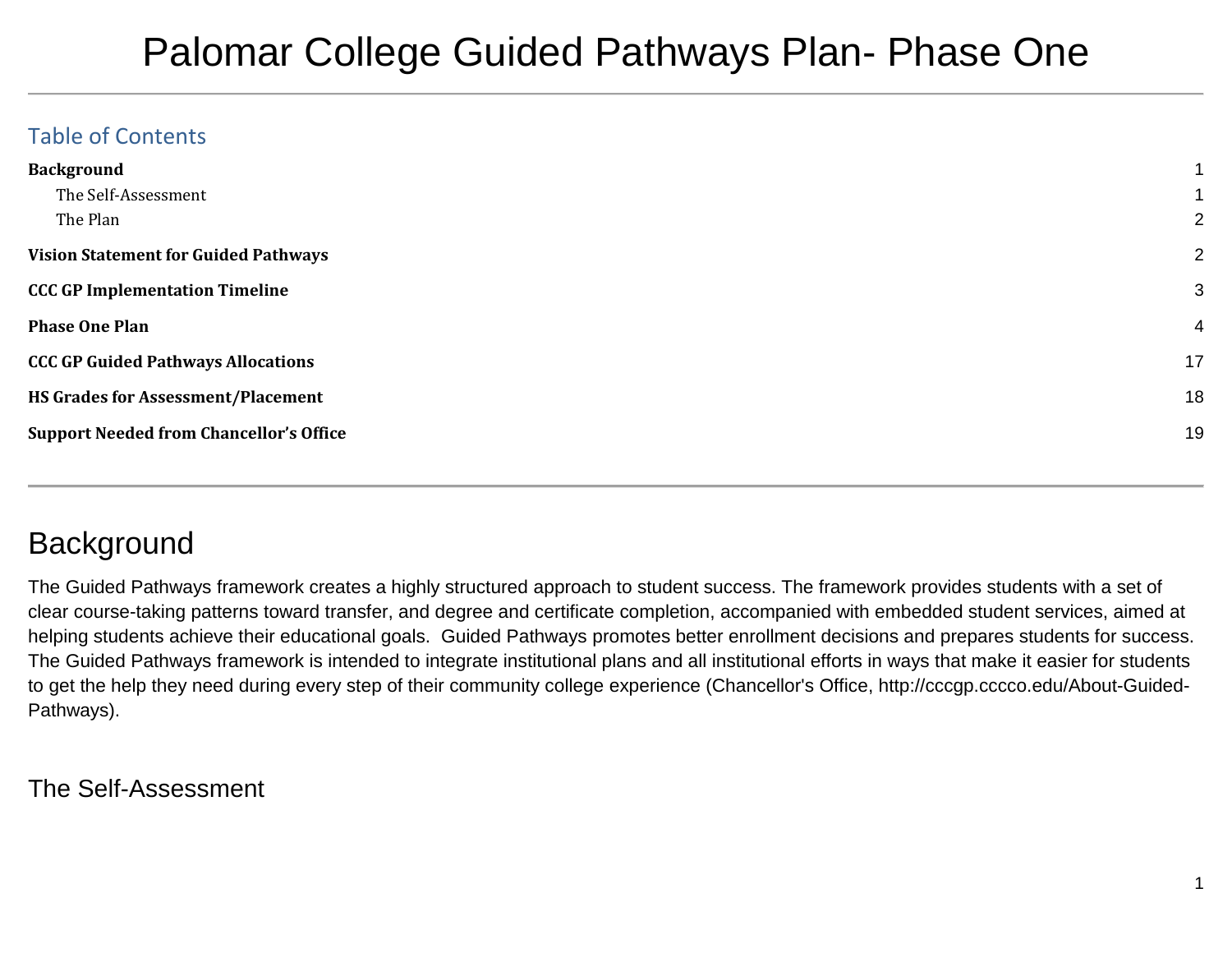In the Fall of 2017, Palomar College conducted a [self-assessment](#page-0-2) to identify the college's readiness to adopt Guided Pathways. The selfassessment was the first step in the process towards developing and offering Guided Pathways for our students. By submitting the selfassessment to the Chancellor's Office, Palomar completed the first step as required to receive funding from the state.

This Self-Assessment intends to 1.) Serve as a learning tool for colleges to help campus constituents gather and reflect on their systems and practices in an organized and thoughtful way, 2.) Inform the CCCCO about what types of capacity building resources would help colleges engage in Guided Pathways, 3.) Provide an aggregate picture of college Guided Pathway processes with regards to inquiry, design, and implementation of key elements and how they are progressing over time. (Chancellor's Office, [http://cccgp.cccco.edu/Portals/0/uploads/GP/Info\\_GP\\_Assessment\\_Tool\\_2017.pdf\)](http://cccgp.cccco.edu/Portals/0/uploads/GP/Info_GP_Assessment_Tool_2017.pdf).

The aggregate picture includes 14 elements that the Chancellor's Office provided for self-evaluations to determine how much progress we have made on Guided Pathways prior to doing the assessment. The team rated Palomar College overall as an Early Adoption college (stage 2 out of 5) in terms of our progress for Guided Pathways. The assessment tool was then approved by our various constituent groups, signed by the Faculty Senate, Vice President of Instruction, the President, and the Governing Board. It was then shared with the Guided Pathways Team who developed the Guided Pathways Plan.

### <span id="page-1-0"></span>The Plan

The Guided Pathways Team is composed of faculty, staff, administrators, and a student. The team met for several days in January of 2018 to put together this plan. Palomar's goal, per the Chancellor's Office directive, is to integrate the plan into our institutional planning process (and align with major plans such as the Strategic Plan, Strategic Enrollment Management Plan, and Integrated Plan (SSSP/Equity and Basic Skills), implement the Guided Pathways plan over a five year period, and move the college from Early Adoption to a full scale Guided Pathways Plan.

Palomar College recognizes the diversity of our students' educational goals. Many of our students wish to move through our system efficiently, get the courses they need to transfer or obtain a career in a reasonable time frame. Our current system has many roadblocks for these students. Palomar is developing and adopting the guided pathways framework to improve our current practices and to support students.

# <span id="page-1-1"></span>Vision Statement for Guided Pathways

Guided Pathways provides all students with clear course-taking patterns embedded student services that promote efficient enrollment decisions and prepare students for future success.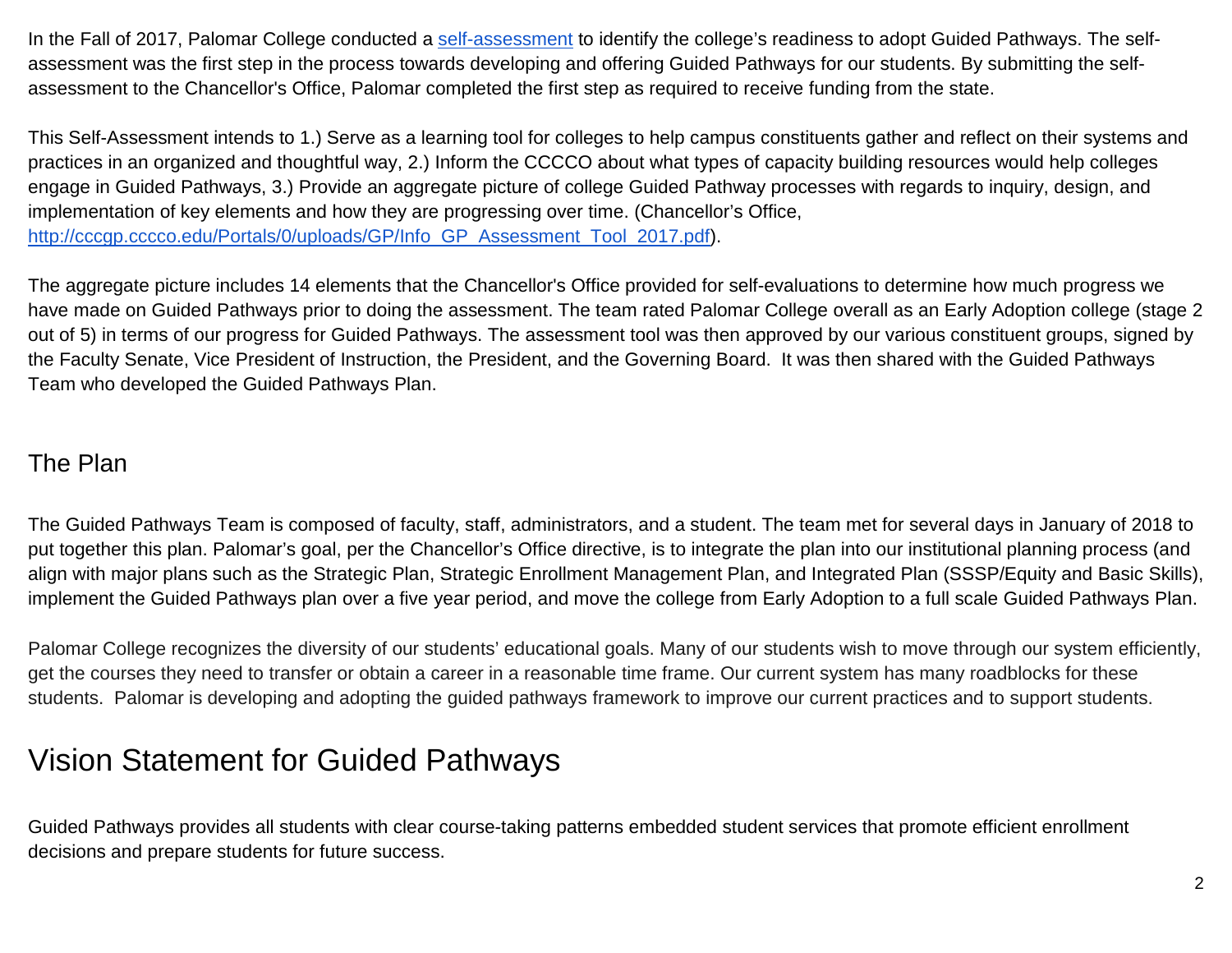Palomar College will:

- Offer efficient and flexible course taking patterns to meet education and career goals.
- Help students in discovering, clarifying, and choosing pathways.
- Provide support services to help students navigate their path.
- Ensure a quality learning environment and facilitate meaningful relationships to support student success.

## <span id="page-2-0"></span>CCC GP Implementation Timeline

The Guided Pathways Plan covers four phases.

| <b>Key Elements</b>                                     | Phase 1:<br>Spring 2018-Summer 2019 | Phase 2:<br><b>Fall 2019-Summer 2020</b> | Phase 3:<br><b>Fall 2020-Summer 2021</b> | Phase 4:<br><b>Fall 2021-Summer 2022</b> |
|---------------------------------------------------------|-------------------------------------|------------------------------------------|------------------------------------------|------------------------------------------|
| Inquiry $(1-3)$                                         |                                     |                                          |                                          |                                          |
| 1. Cross-functional inquiry                             | X                                   |                                          |                                          |                                          |
| 2. Shared metrics                                       | Χ                                   |                                          |                                          |                                          |
| 3. Integrated planning                                  | X                                   | X                                        |                                          |                                          |
| Design (4-8)                                            |                                     |                                          |                                          |                                          |
| 4. Inclusive decision-making                            | Χ                                   | Χ                                        | X                                        |                                          |
| 5. Intersegmental alignment                             |                                     | X                                        | X                                        | X                                        |
| 6. Guided major and career exploration<br>opportunities | Χ                                   | Χ                                        | X                                        | X                                        |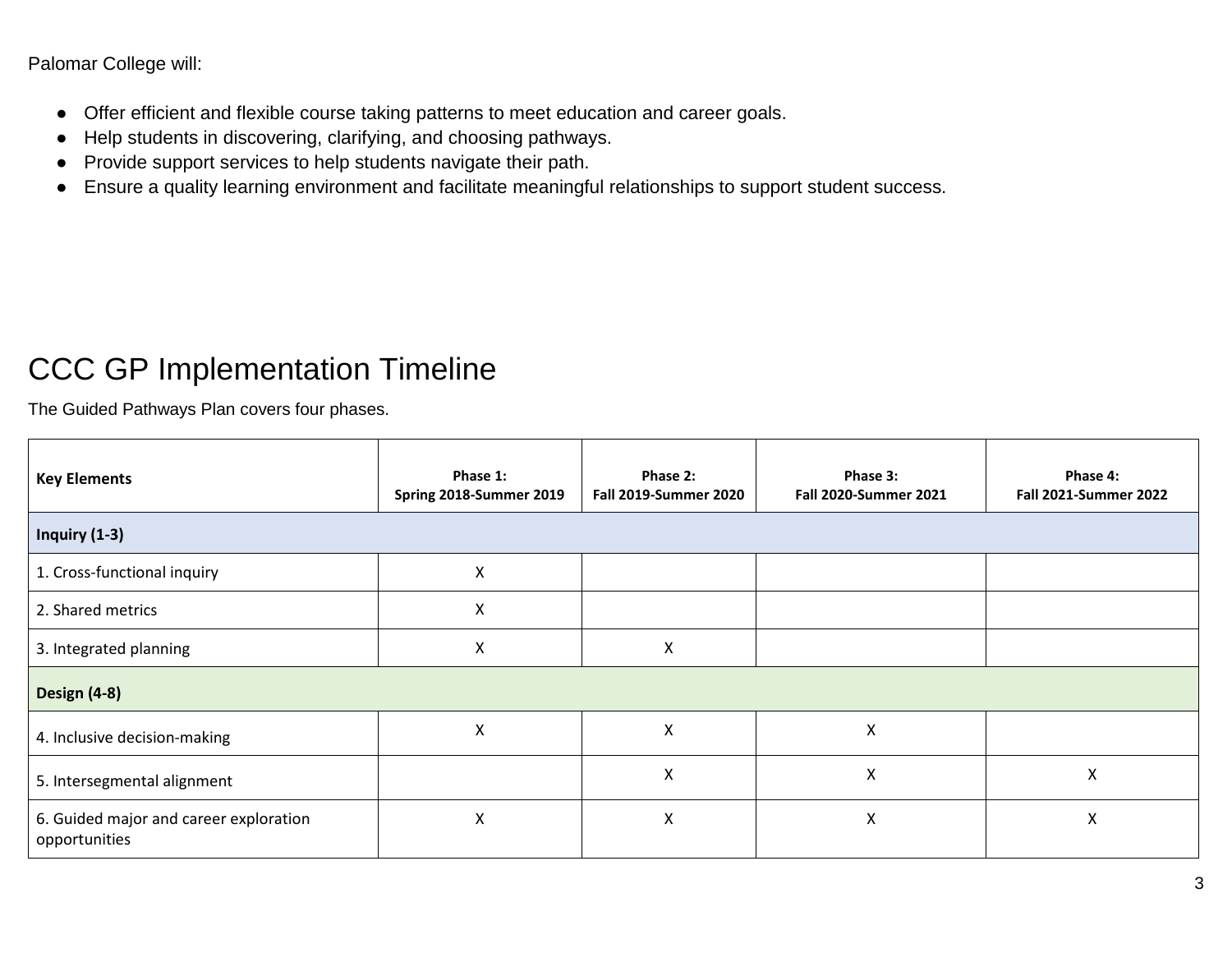| 7. Improved basic skills                                | х | х | x | л |
|---------------------------------------------------------|---|---|---|---|
| 8. Clear program requirements                           | X | X | X |   |
| <b>Implementation (9-14)</b>                            |   |   |   |   |
| 9. Proactive and integrated student supports            |   |   |   |   |
| 10. Integrated technology infrastructure                |   |   | x |   |
| 11. Strategic professional development                  | x |   | X | x |
| 12. Aligned learning outcomes                           | x | χ | X |   |
| 13. Assessing and documenting learning<br>opportunities |   |   | л |   |
| 14. Applied learning opportunities                      |   | v | X |   |

### <span id="page-3-0"></span>Phase One Plan

#### **Themes of phase one:**

- Research and Planning
- Development
- Internal and External Communication Strategy
- Integration
- Institutional Effectiveness

| Key Element #1<br>Plan: Actions, Strategies, Activities, etc.<br>Current I<br>Scale of<br>Adoption | Existing Initiatives and<br>Groups Involved | <b>Expected Outcome</b> | Anticipate<br>d Scale of<br>Adoption |
|----------------------------------------------------------------------------------------------------|---------------------------------------------|-------------------------|--------------------------------------|
|----------------------------------------------------------------------------------------------------|---------------------------------------------|-------------------------|--------------------------------------|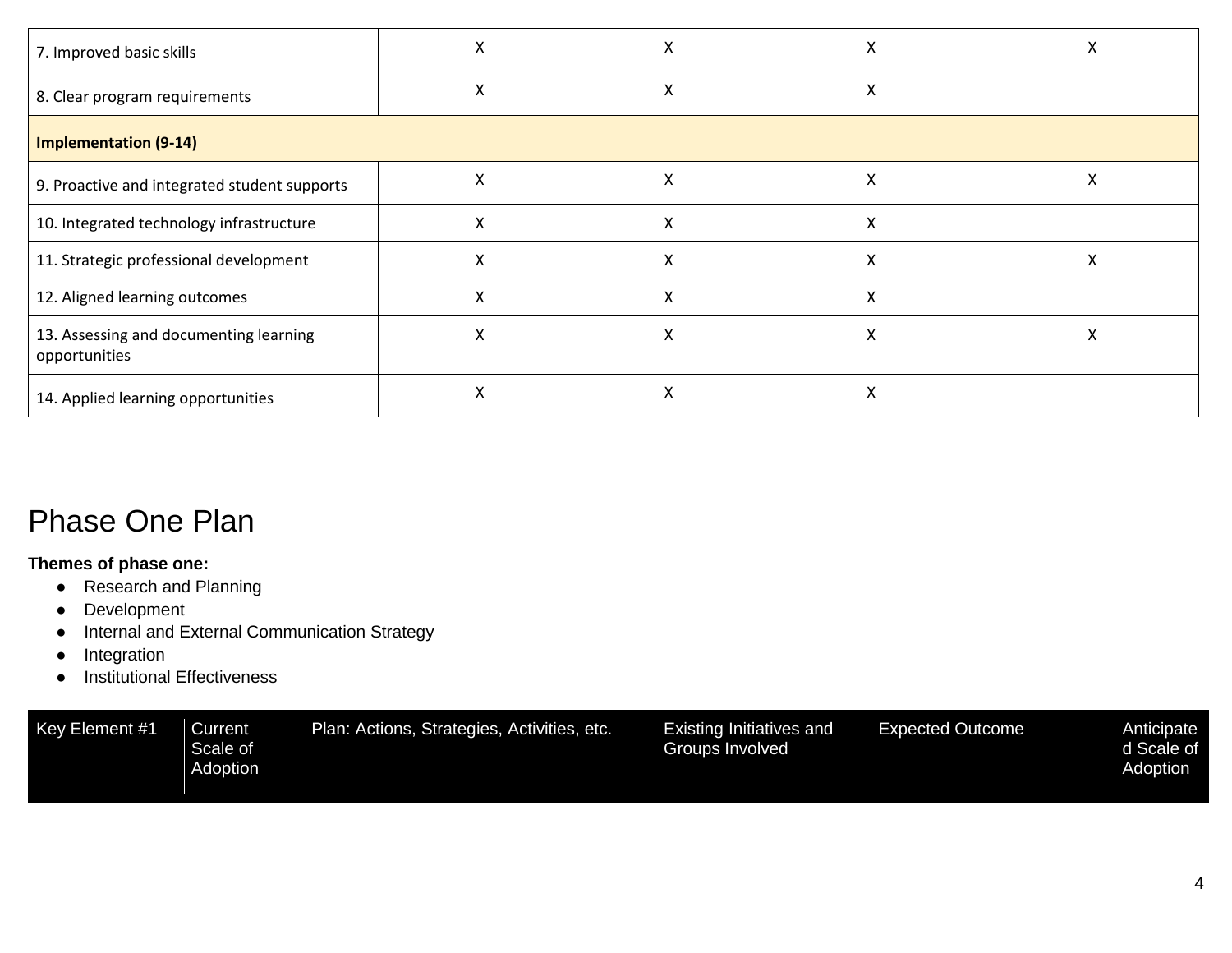| 1. Cross<br><b>Functional Inquiry</b><br>- College<br>constituents<br>(including staff,<br>faculty across<br>disciplines and<br>counselors,<br>administrators,<br>and students)<br>examine research<br>and local data on<br>student success<br>and discuss<br>overarching<br>strategies to<br>improve student<br>success.<br>College engages<br>in a broad, deep,<br>and inclusive<br>discussion and<br>inquiry about the<br><b>Guided Pathways</b><br>approach,<br>framework and<br>evidence. | Scaling in<br>Progress          | I.<br>Ш. | Bring together representative<br>constituents to develop a Research<br>Plan, including methodology to collect<br>information and feedback from<br>stakeholders, in order to inform the<br>planning and implementation of<br>Guided Pathways.<br>Develop a formative and summative<br>evaluation plan to allow the college to<br>evaluate, assess, and refine its<br>efforts. | Initiatives to align with:<br><b>Institutional Effectiveness</b><br>Partnership Initiative<br>(IEPI), Strategic<br><b>Enrollment Management</b><br>Plan (SEM),<br>The Integrated Equity/<br>SSSP/Basic Skills Plan,<br>Strong Workforce and<br>Perkins funding planning,<br>Workforce and Innovation<br><b>Opportunity Act (WIOA)</b><br>plan, STEM Innovations<br>Grant and HSI/Title V<br>Grant.<br>Groups to coordinate<br>with:<br>Institutional Research and<br>Planning (IRP), Minority<br><b>Male Community College</b><br>Collaborative (M2C3),<br><b>Instructional Planning</b><br>Council (IPC), The<br><b>Education to Career</b><br>Network of North San<br>Diego County, Palomar's<br>regional consortium for<br><b>Adult Education Block</b><br>Grant. | I.<br>Ш. | Research Plan was<br>developed.<br>Formative and<br>summative evaluation<br>plan was developed.<br>See element #2. | <b>Full Scale</b>                    |
|------------------------------------------------------------------------------------------------------------------------------------------------------------------------------------------------------------------------------------------------------------------------------------------------------------------------------------------------------------------------------------------------------------------------------------------------------------------------------------------------|---------------------------------|----------|------------------------------------------------------------------------------------------------------------------------------------------------------------------------------------------------------------------------------------------------------------------------------------------------------------------------------------------------------------------------------|----------------------------------------------------------------------------------------------------------------------------------------------------------------------------------------------------------------------------------------------------------------------------------------------------------------------------------------------------------------------------------------------------------------------------------------------------------------------------------------------------------------------------------------------------------------------------------------------------------------------------------------------------------------------------------------------------------------------------------------------------------------------|----------|--------------------------------------------------------------------------------------------------------------------|--------------------------------------|
| Key Element #2                                                                                                                                                                                                                                                                                                                                                                                                                                                                                 | Current<br>Scale of<br>Adoption |          | Plan: Actions, Strategies, Activities, etc.                                                                                                                                                                                                                                                                                                                                  | Existing Initiatives and<br><b>Groups Involved</b>                                                                                                                                                                                                                                                                                                                                                                                                                                                                                                                                                                                                                                                                                                                   |          | <b>Expected Outcome</b>                                                                                            | Anticipate<br>d Scale of<br>Adoption |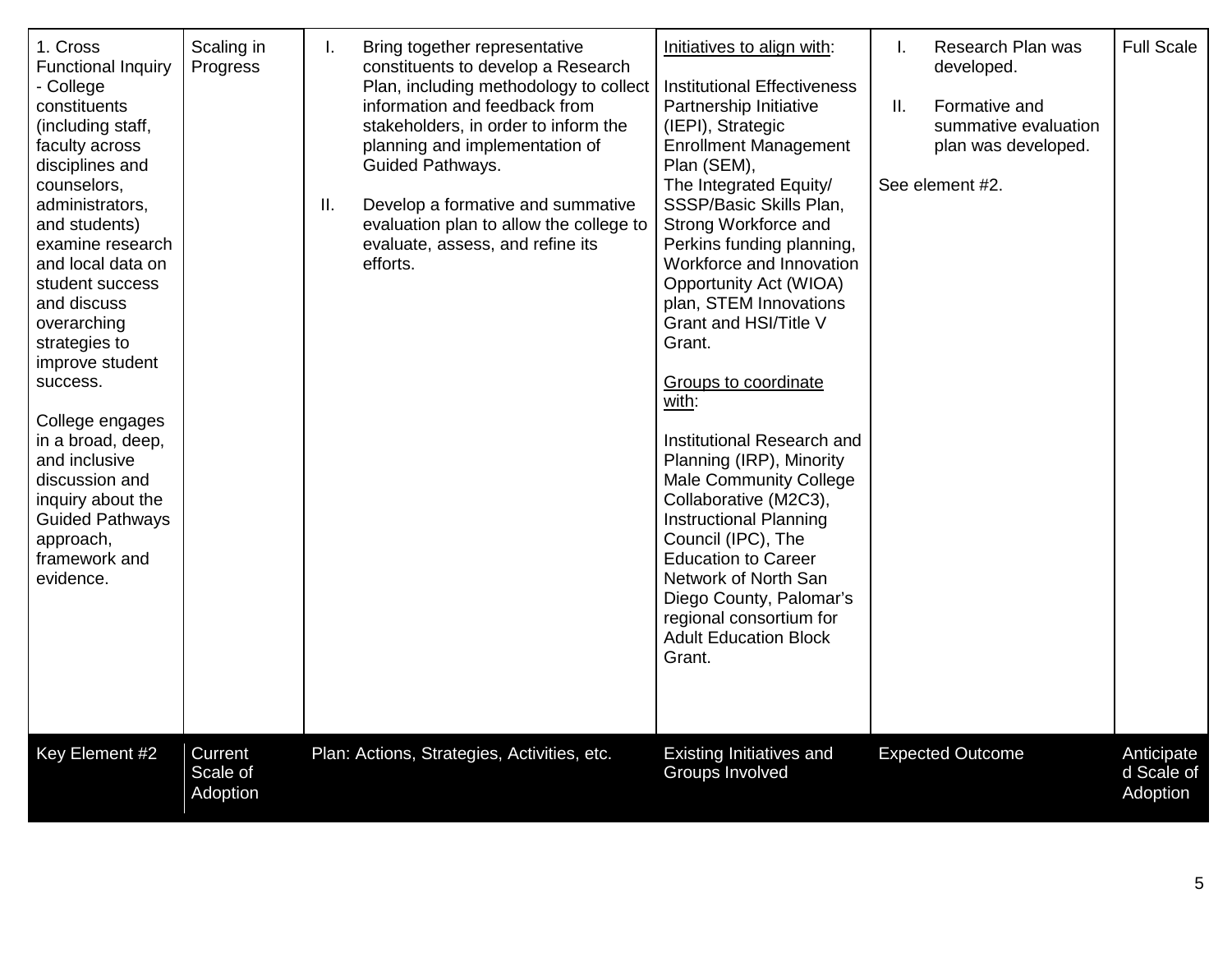| 2. Shared Metrics<br>- College is using<br>clearly identified<br>benchmarks and<br>student data to<br>track progress on<br>key activities and<br>student academic<br>and employment<br>outcomes.<br><b>Those</b><br>benchmarks are<br>shared across key<br>initiatives. | <b>Full Scale</b>                      | I.<br>П. | Identify which metrics are needed to<br>assess Guided Pathways.<br>Organize and integrate existing data<br>sources in a manner that will assist<br>Guided Pathways efforts on an<br>ongoing basis. | Initiatives to align with:<br><b>Institutional Effectiveness</b><br>Partnership Initiative<br>(IEPI), Strategic<br><b>Enrollment Management</b><br>Plan (SEM),<br>The Integrated<br>Equity/Basic Skills/ SSSP<br>Plan, Strong Workforce<br>and Perkins funding<br>planning, Workforce and<br><b>Innovation Opportunity</b><br>Act (WIOA) plan, STEM<br>Innovations Grant and<br>HSI/Title V Grant.<br>Groups to coordinate<br>with:<br>IRP, Minority Male<br><b>Community College</b><br>Collaborative (M2C3),<br>IPC, The Education to<br><b>Career Network of North</b><br>San Diego County,<br>Palomar's regional<br>consortium for Adult<br><b>Education Block Grant</b><br>(AEBG). | I.<br>Ш. | Metrics were<br>identified.<br>Data were organized<br>and made readily<br>available on a single<br>webpage.<br>See element #1. | <b>Full Scale</b>                    |
|-------------------------------------------------------------------------------------------------------------------------------------------------------------------------------------------------------------------------------------------------------------------------|----------------------------------------|----------|----------------------------------------------------------------------------------------------------------------------------------------------------------------------------------------------------|-----------------------------------------------------------------------------------------------------------------------------------------------------------------------------------------------------------------------------------------------------------------------------------------------------------------------------------------------------------------------------------------------------------------------------------------------------------------------------------------------------------------------------------------------------------------------------------------------------------------------------------------------------------------------------------------|----------|--------------------------------------------------------------------------------------------------------------------------------|--------------------------------------|
| Key Element #3                                                                                                                                                                                                                                                          | <b>Current</b><br>Scale of<br>Adoption |          | Plan: Actions, Strategies, Activities, etc.                                                                                                                                                        | Existing Initiatives and<br><b>Groups Involved</b>                                                                                                                                                                                                                                                                                                                                                                                                                                                                                                                                                                                                                                      |          | <b>Expected Outcome</b>                                                                                                        | Anticipate<br>d Scale of<br>Adoption |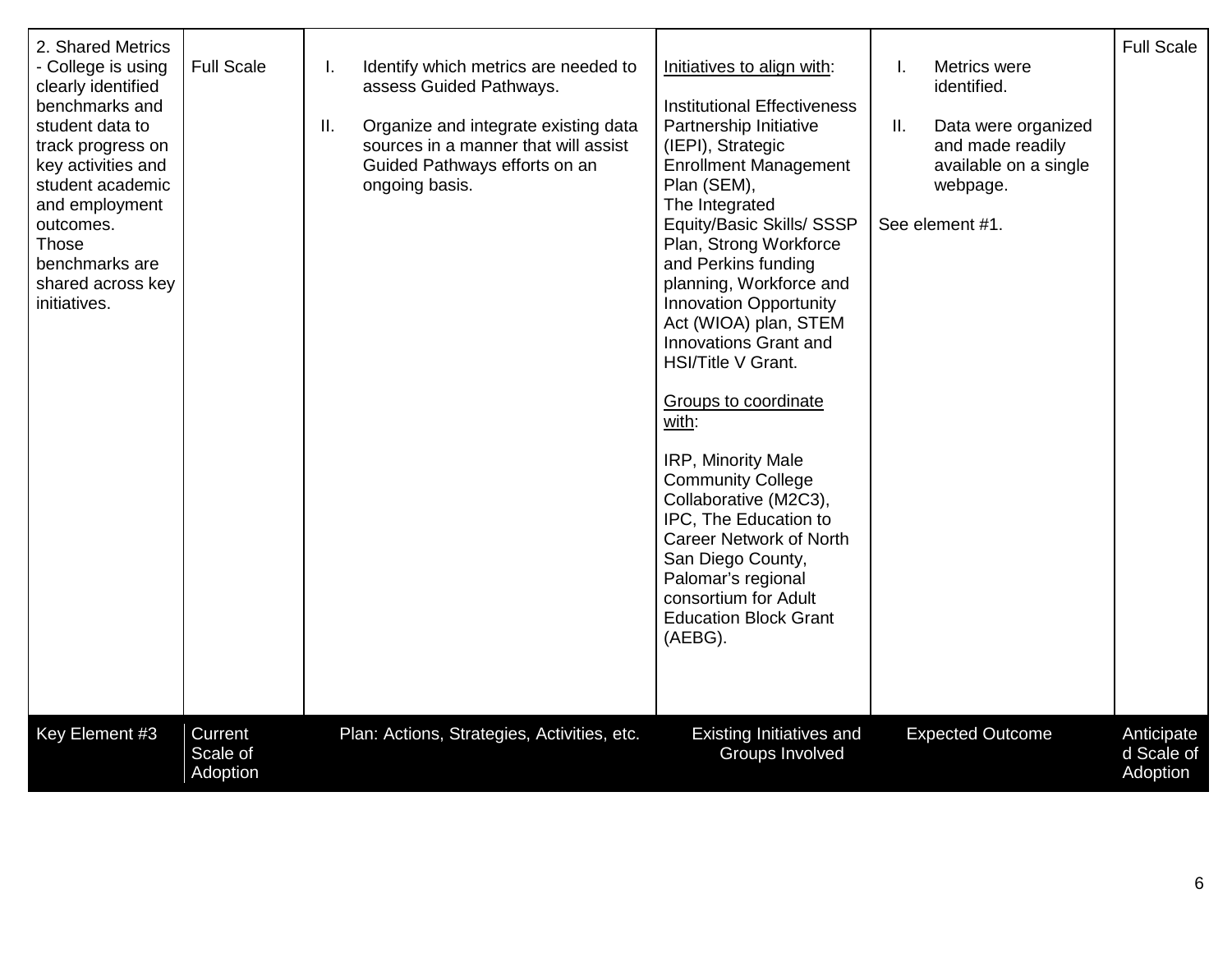| 3. Integrated<br>Planning -<br>College-wide<br>discussions are<br>happening with all<br>stakeholders and<br>support/commitm<br>ent has been<br>expressed by key<br>stakeholders to<br>utilize the Guided<br>Pathways<br>framework as an<br>overarching<br>structure for the<br>college's main<br>planning and<br>resource<br>allocation<br>processes,<br>leveraging<br>existing initiatives<br>and programs. | Early<br>Adoption               | II.<br>III. | Conduct a gap analysis of our current<br>governance structure to assess how<br>the Guided Pathways Plan overlaps<br>current activities and practices and<br>whether the current institutional<br>structure best serves communication<br>and institutional effectiveness. (See<br>#4 below).<br>Obtain research and related data on<br>the efficacy and use of Guided<br>Pathways at other colleges to inform<br>and facilitate discussions campus<br>wide.<br>Develop an internal and external<br><b>Communication Strategy and</b><br>Campaign for Guided Pathways and<br>uniquely brand Palomar's Pathways. | Initiatives to align with:<br>Strategic Plan, SEM plan.<br>Groups to coordinate<br>with:<br>Councils, Faculty Senate,<br>Library, IRP, Guided<br>Pathways assessment<br>team, Career Technical<br><b>Education, Academic</b><br>Technology, Information<br>Services (IS), Public<br>Information Office (PIO),<br>the Comet Exchange, and<br>Policies and Procedures. | I.<br>II.<br>III. | An updated<br>governance structure<br>that includes Guided<br>Pathways was<br>developed.<br>Visits to two other<br>colleges with the<br><b>Guided Pathways</b><br>framework occurred<br>and information was<br>incorporated into the<br><b>Communications Plan</b><br>and Campaign and<br>the Research plan. A<br>written report from the<br>visiting team was<br>shared through the<br>governance structure.<br>A Palomar College<br><b>Communications Plan</b><br>and Campaign for<br>guided pathways was<br>developed for both<br>internal and external<br>audiences<br>See element #3. | Scaling<br>in.<br>Progress           |
|--------------------------------------------------------------------------------------------------------------------------------------------------------------------------------------------------------------------------------------------------------------------------------------------------------------------------------------------------------------------------------------------------------------|---------------------------------|-------------|---------------------------------------------------------------------------------------------------------------------------------------------------------------------------------------------------------------------------------------------------------------------------------------------------------------------------------------------------------------------------------------------------------------------------------------------------------------------------------------------------------------------------------------------------------------------------------------------------------------|----------------------------------------------------------------------------------------------------------------------------------------------------------------------------------------------------------------------------------------------------------------------------------------------------------------------------------------------------------------------|-------------------|--------------------------------------------------------------------------------------------------------------------------------------------------------------------------------------------------------------------------------------------------------------------------------------------------------------------------------------------------------------------------------------------------------------------------------------------------------------------------------------------------------------------------------------------------------------------------------------------|--------------------------------------|
| Key Element #4                                                                                                                                                                                                                                                                                                                                                                                               | Current<br>Scale of<br>Adoption |             | Plan: Actions, Strategies, Activities, etc.                                                                                                                                                                                                                                                                                                                                                                                                                                                                                                                                                                   | Existing Initiatives and<br>Groups Involved                                                                                                                                                                                                                                                                                                                          |                   | <b>Expected Outcome</b>                                                                                                                                                                                                                                                                                                                                                                                                                                                                                                                                                                    | Anticipate<br>d Scale of<br>Adoption |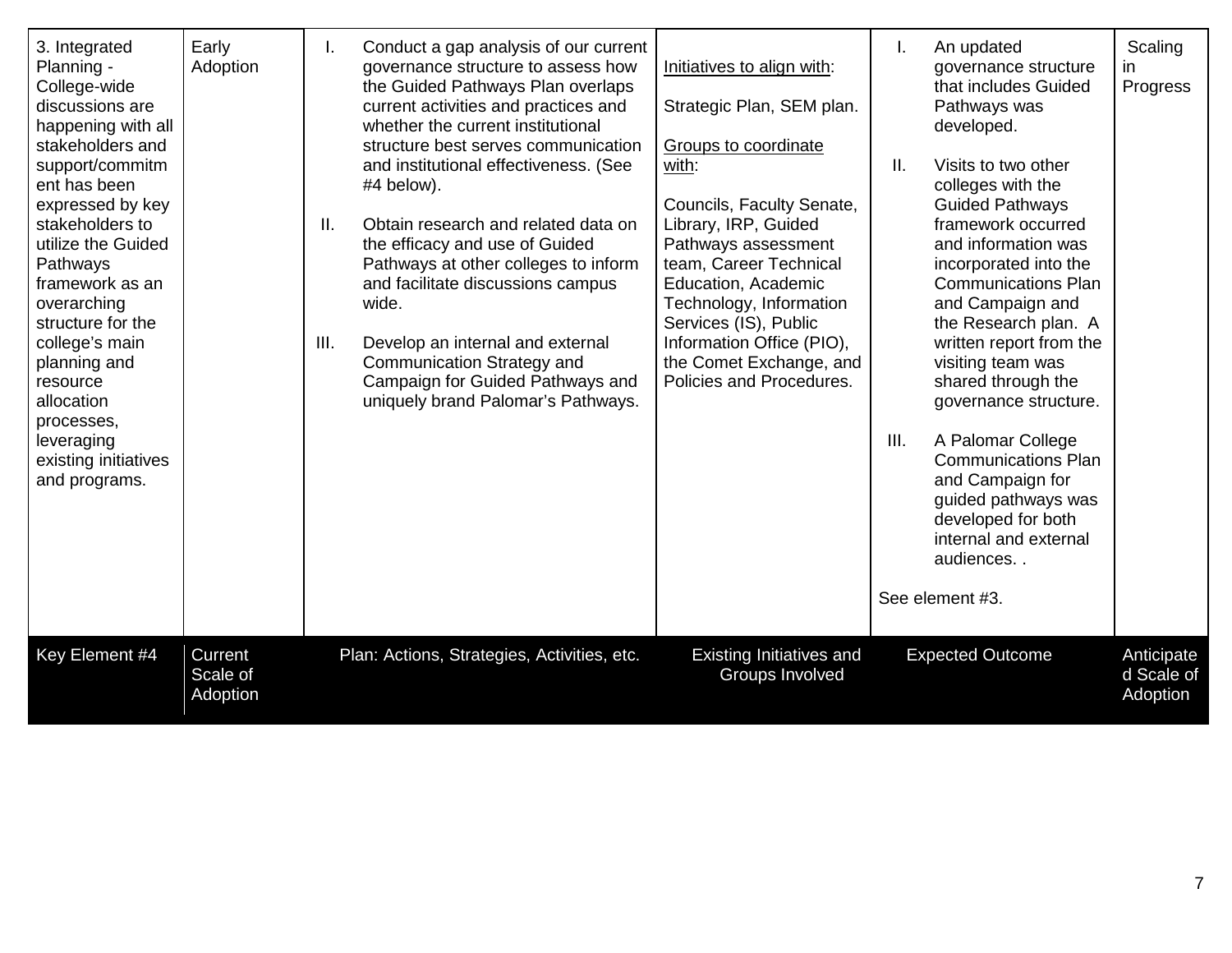| 4. Inclusive<br>Decision-Making<br>Structures -<br>College has<br>identified key<br>leaders that<br>represent diverse<br>campus<br>constituents to<br>steer college-wide<br>communication,<br>input and<br>decisions<br>regarding the<br><b>Guided Pathways</b><br>framework.<br><b>Constituents have</b><br>developed<br>transparent cross-<br>functional work-<br>teams to provide<br>the Guided<br>Pathways effort<br>with momentum<br>and regularly<br>provide<br>opportunities for<br>broad college-<br>wide input.<br>In addition, this<br>plan strategically<br>engages college<br>governance<br>bodies college-<br>wide. | Scaling in<br>Progress          | I.<br>Ш. | Develop a Guided Pathways Team<br>composed of constituent group<br>representation and ensure students<br>play a key role in the progress of<br>Guided Pathways.<br>Engage students to determine best<br>practices to involve them in Guided<br>Pathways work. | Initiatives to align with:<br>Strategic Plan, SEM Plan,<br>SSSP/Equity/BSI plan.<br>Groups to coordinate<br>with:<br>Faculty Senate,<br><b>Institutional Research</b><br>IRP, Planning Councils,<br>ASG, Student Affairs,<br>Student Services, and the<br>Interclub Council. | I.<br>Ш. | A Guided Pathways<br>Team was developed.<br>A student survey and<br>four focus groups<br>were executed to<br>gather data to<br>determine the best<br>ways to engage<br>students. Student<br>survey and focus<br>group results were<br>disseminated and<br>discussed within the<br><b>Guided Pathways</b><br>Team and shared with<br>institutional councils. | Scaling in<br>Progress               |
|----------------------------------------------------------------------------------------------------------------------------------------------------------------------------------------------------------------------------------------------------------------------------------------------------------------------------------------------------------------------------------------------------------------------------------------------------------------------------------------------------------------------------------------------------------------------------------------------------------------------------------|---------------------------------|----------|---------------------------------------------------------------------------------------------------------------------------------------------------------------------------------------------------------------------------------------------------------------|------------------------------------------------------------------------------------------------------------------------------------------------------------------------------------------------------------------------------------------------------------------------------|----------|-------------------------------------------------------------------------------------------------------------------------------------------------------------------------------------------------------------------------------------------------------------------------------------------------------------------------------------------------------------|--------------------------------------|
| Key Element #5                                                                                                                                                                                                                                                                                                                                                                                                                                                                                                                                                                                                                   | Current<br>Scale of<br>Adoption |          | Plan: Actions, Strategies, Activities, etc.                                                                                                                                                                                                                   | Existing Initiatives and<br>Groups Involved                                                                                                                                                                                                                                  |          | <b>Expected Outcome</b>                                                                                                                                                                                                                                                                                                                                     | Anticipate<br>d Scale of<br>Adoption |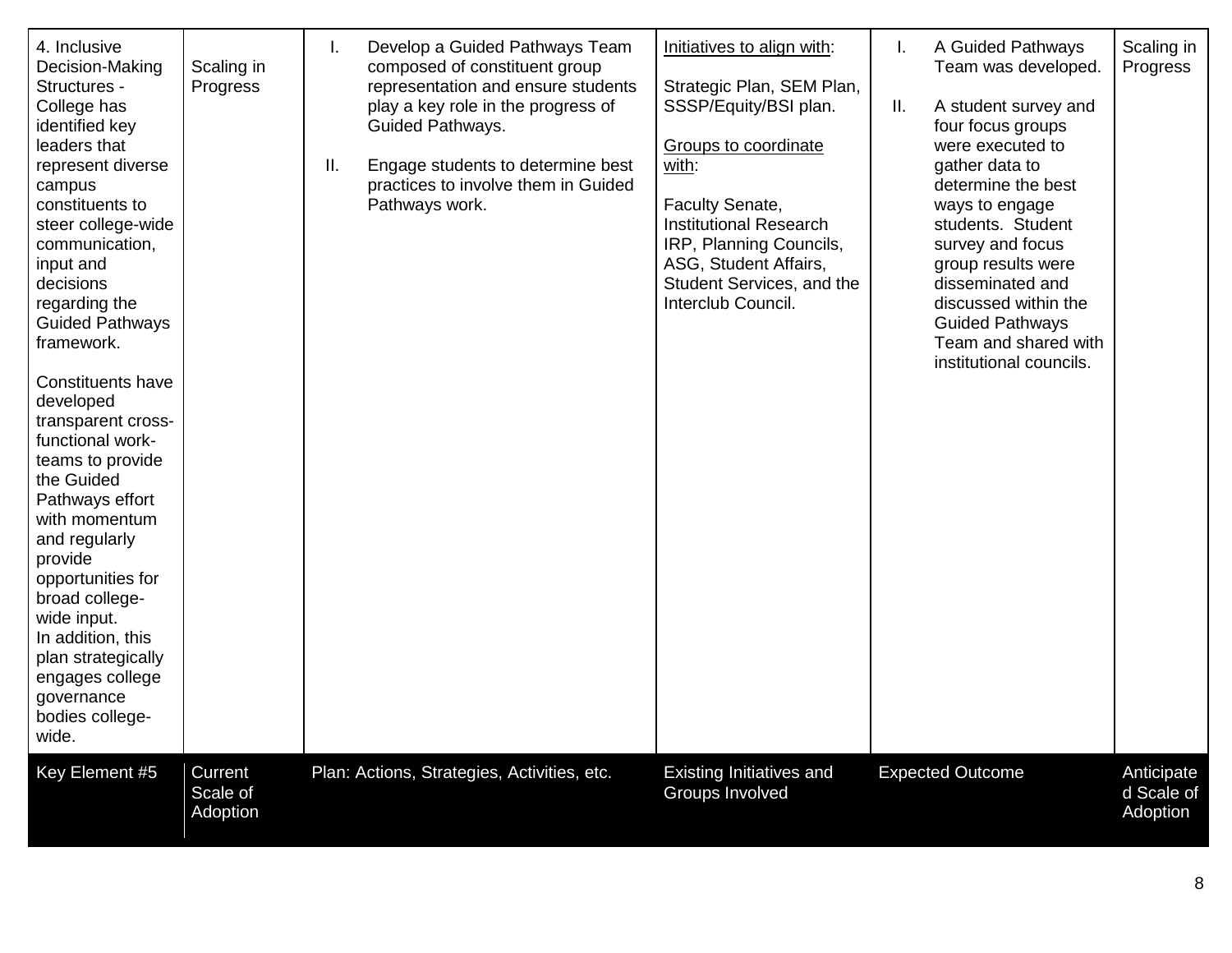| 5. Intersegmental<br>Alignment -<br>(Clarify the Path)<br>College engages<br>in systematic<br>coordination with<br>K-12, four-year<br>institutions and<br>industry partners<br>to inform program<br>requirements.                                       | Early<br>Adoption               | Will scale current practices and examine<br>existing initiatives and efforts.<br>(Not including in plan this year)                                                      |                                                                                                                                                                                                                                                                                                                                                                                                                                                                                                                                                                                 |                                                                                                                                                        |                                      |
|---------------------------------------------------------------------------------------------------------------------------------------------------------------------------------------------------------------------------------------------------------|---------------------------------|-------------------------------------------------------------------------------------------------------------------------------------------------------------------------|---------------------------------------------------------------------------------------------------------------------------------------------------------------------------------------------------------------------------------------------------------------------------------------------------------------------------------------------------------------------------------------------------------------------------------------------------------------------------------------------------------------------------------------------------------------------------------|--------------------------------------------------------------------------------------------------------------------------------------------------------|--------------------------------------|
| Key Element #6                                                                                                                                                                                                                                          | Current<br>Scale of<br>Adoption | Plan: Actions, Strategies, Activities, etc.                                                                                                                             | Existing Initiatives and<br>Groups Involved                                                                                                                                                                                                                                                                                                                                                                                                                                                                                                                                     | <b>Expected Outcome</b>                                                                                                                                | Anticipate<br>d Scale of<br>Adoption |
| 6. Guided Major<br>and Career<br>Exploration -<br>(Help Students<br><b>Choose and Enter</b><br>a Pathway)<br>The college has<br>structures in place<br>to scale major<br>and career<br>exploration early<br>on in a student's<br>college<br>experience. | Pre-adoption                    | Develop an infrastructure that<br>L.<br>integrates initiatives, resulting in a<br>career exploration plan that can be<br>seamlessly integrated with Guided<br>Pathways. | Initiatives to align with:<br><b>Adult Education Block</b><br>Grant, Regional Strong<br>Workforce Plan, Strong<br>Workforce Initiative and<br>Plan, California Career<br>Pathways Trust.<br>Groups to coordinate<br>with:<br>Career Center,<br>Counseling Department,<br>IPC, Student Services<br><b>Planning Council (SSPC)</b><br>I, First Year Experience,<br><b>Science Technology</b><br><b>Education and Math</b><br>(STEM) Academies, First<br>Year Experience (FYE),<br>Apprenticeship, Work<br>Experience, Service<br>Learning, Internship<br>courses representatives. | An integrated career<br>I.<br>exploration plan was<br>developed that<br>connects Meta-Majors<br>and Discipline<br>mapping.<br>See elements #8 and #14. | Early<br>Adoption                    |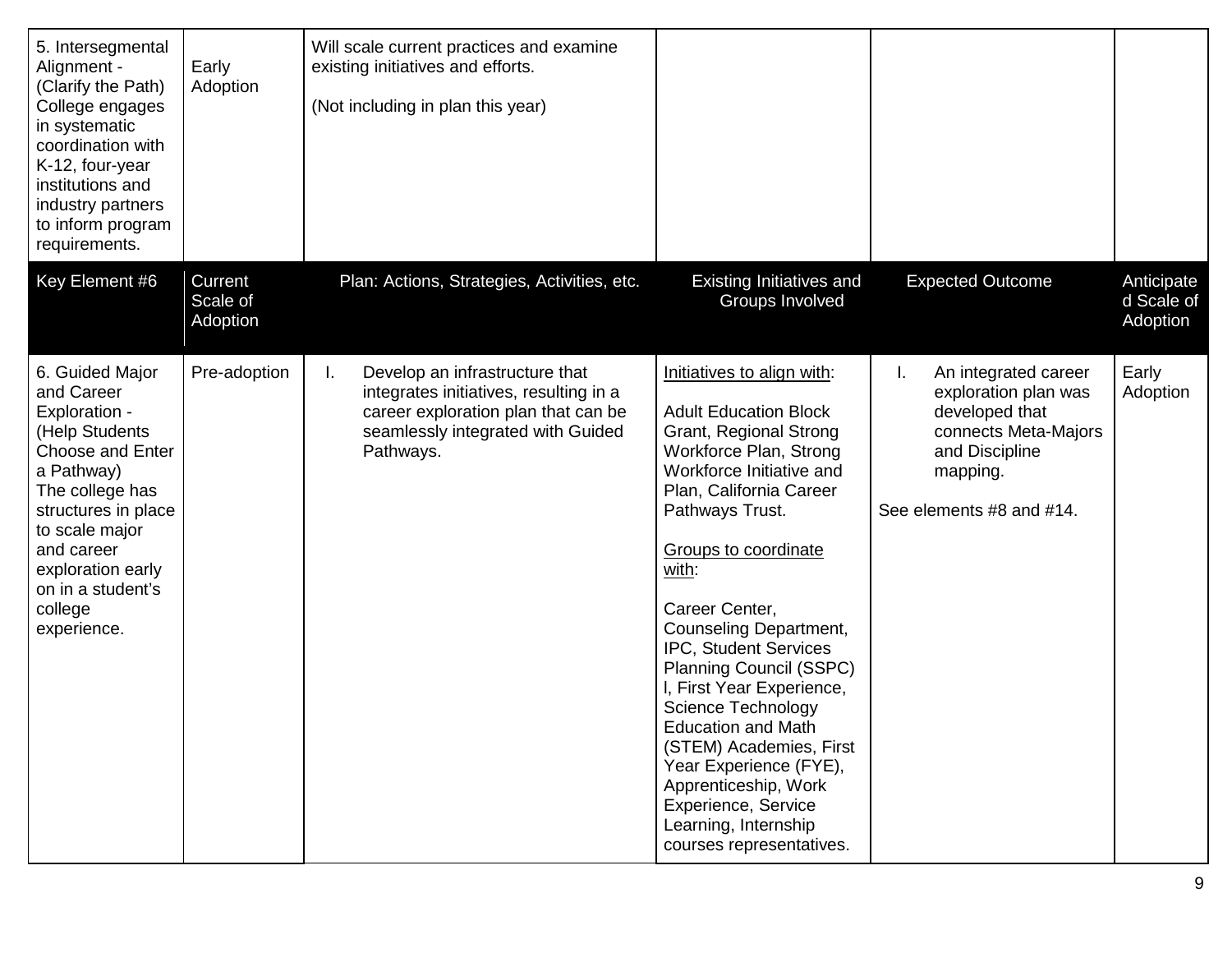| Key Element #7                                                                                                                                                                                                                                                                             | Current<br>Scale of<br>Adoption | Plan: Actions, Strategies, Activities, etc.                                                                                                                                                      | Existing Initiatives and<br>Groups Involved                                                                                                                                                                                                                                                                                             | <b>Expected Outcome</b>                                                                                                                                                                                                                 | Anticipate<br>d Scale of<br>Adoption |
|--------------------------------------------------------------------------------------------------------------------------------------------------------------------------------------------------------------------------------------------------------------------------------------------|---------------------------------|--------------------------------------------------------------------------------------------------------------------------------------------------------------------------------------------------|-----------------------------------------------------------------------------------------------------------------------------------------------------------------------------------------------------------------------------------------------------------------------------------------------------------------------------------------|-----------------------------------------------------------------------------------------------------------------------------------------------------------------------------------------------------------------------------------------|--------------------------------------|
| 7. Improved Basic<br>Skills - (Help<br><b>Students Choose</b><br>and Enter a<br>Pathway; Ensure<br>Students are<br>Learning)<br>College is<br>implementing<br>evidence-based<br>practices to<br>increase access<br>and success in<br>college and/or<br>transfer-level<br>math and English. | Scaling in<br>Progress          | Determine existing support services<br>I.<br>and coordinate efforts for best<br>practices and preparation for Guided<br>Pathways.<br>Ш.<br>Align the obligations of AB705 to<br>Guided Pathways. | Initiatives to align with:<br>SSSP/Equity/BSI plan,<br>AB 705 requirements,<br>SEM plan.<br>Groups to coordinate<br>with:<br><b>Tutoring Committee,</b><br>English as a Second<br>Language (ESL), Math,<br>English, Reading, FYE,<br>IRP, all instructional<br>support centers,<br>articulation, Occupational<br>and Noncredit Program. | A list of current<br>services and gaps<br>were identified. A<br>recommendation for<br>better integration and<br>implementation was<br>developed.<br>II.<br>Developed an<br>integrated foundation<br>skills plan aligned with<br>AB 705. | I. Scaling<br>-in<br>Progress        |
| Key Element #8                                                                                                                                                                                                                                                                             | Current<br>Scale of<br>Adoption | Plan: Actions, Strategies, Activities, etc.                                                                                                                                                      | Existing Initiatives and<br>Groups Involved                                                                                                                                                                                                                                                                                             | <b>Expected Outcome</b>                                                                                                                                                                                                                 | Anticipate<br>d Scale of<br>Adoption |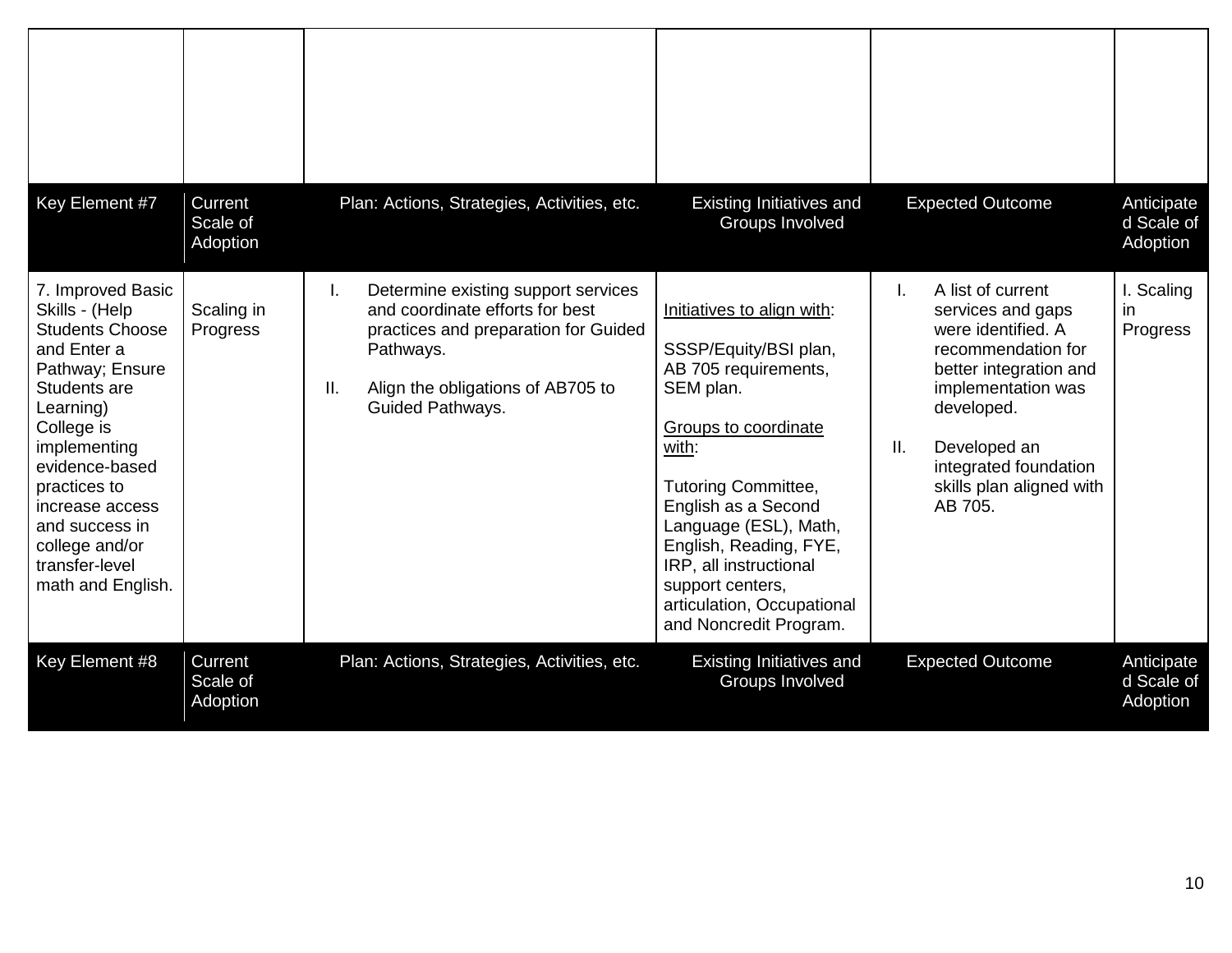| 8. Clear Program<br>Requirements -<br>(Clarify the Path)<br>College is<br>clarifying course<br>sequences for<br>programs of study<br>(including key<br>milestones) and<br>creating<br>predictable<br>schedules so that<br>students can<br>know what they<br>need to take, plan<br>course schedules<br>over an extended<br>period of time,<br>and easily see<br>how close they<br>are to completion.<br>The college offers<br>courses to meet<br>student demand.<br>In order to meet<br>these objectives,<br>college is<br>engaging in<br>backwards design<br>with desired core<br>competencies<br>and/or student<br>outcomes in mind | Early<br>Adoption | I.<br>Ш.<br>III.<br>IV.<br>V. | Use Backwards design to identify<br>meta-majors.<br>Revise all Program Review Plans to<br>include preparation for Guided<br>Pathways.<br>Start program evaluation and<br>mapping process of programs to<br>meta-majors.<br>Develop a standard course mapping<br>template of courses to majors.<br>Ensure a fiscally responsible schedule<br>that is consistent with the mapping In<br>III and IV. | Initiatives to align with:<br>Strategic Plan, SEM plan.<br><b>Groups to coordinate</b><br>with:<br>IPC, SSPC, , Counseling<br>the Transfer Center,<br>Articulation, Curriculum<br>Committee, Learning<br><b>Outcomes Committee,</b><br>IRP, Information Services,<br>Academic Technology, all<br><b>Planning Councils, STEM</b><br>academies. | Ι.<br>II.<br>III.<br>IV.<br>V. | Meta-majors were<br>identified.<br>Program Review and<br>Planning forms were<br>revised to include<br>Guided Pathways.<br>Program Mapping was<br>completed.<br>A standardized course<br>mapping template was<br>developed.<br>Scheduling software<br>was purchased that<br>allows for the creation<br>of a more efficient<br>schedule (AD<br>ASTRA).<br>See elements #6 and #14. | Scaling in<br>Process |
|--------------------------------------------------------------------------------------------------------------------------------------------------------------------------------------------------------------------------------------------------------------------------------------------------------------------------------------------------------------------------------------------------------------------------------------------------------------------------------------------------------------------------------------------------------------------------------------------------------------------------------------|-------------------|-------------------------------|---------------------------------------------------------------------------------------------------------------------------------------------------------------------------------------------------------------------------------------------------------------------------------------------------------------------------------------------------------------------------------------------------|-----------------------------------------------------------------------------------------------------------------------------------------------------------------------------------------------------------------------------------------------------------------------------------------------------------------------------------------------|--------------------------------|----------------------------------------------------------------------------------------------------------------------------------------------------------------------------------------------------------------------------------------------------------------------------------------------------------------------------------------------------------------------------------|-----------------------|
| (including time-to-<br>goal completion<br>and enhanced<br>access to relevant<br>transfer and<br>career outcomes).                                                                                                                                                                                                                                                                                                                                                                                                                                                                                                                    |                   |                               |                                                                                                                                                                                                                                                                                                                                                                                                   |                                                                                                                                                                                                                                                                                                                                               |                                |                                                                                                                                                                                                                                                                                                                                                                                  |                       |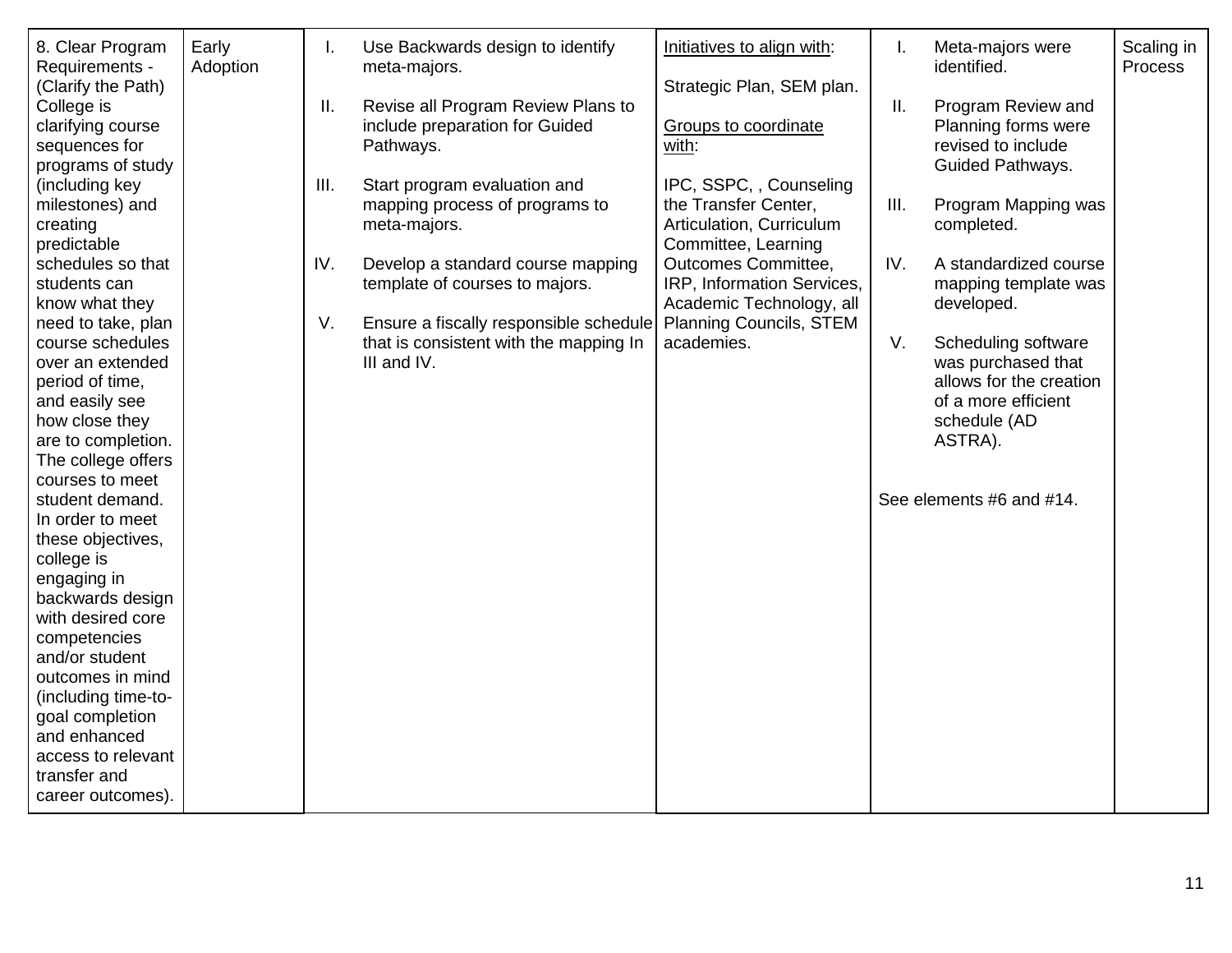| <b>Key Element</b>                                                                                                                                                                                                                                                                                                      | Current<br>Scale of<br>Adoption | Plan: Actions, Strategies, Activities, etc.                                                                                                                                                                                                                                                                                                                                                                                                                                                                                                                                                              | Existing Initiatives and<br>Groups Involved                                                                                                                                                                                                                                                                                                                                                                                                                                                                                                                                                                          | <b>Expected Outcome</b>                                                                                                                                                                                                                                                                                                                   | Anticipate<br>d Scale of<br>Adoption |
|-------------------------------------------------------------------------------------------------------------------------------------------------------------------------------------------------------------------------------------------------------------------------------------------------------------------------|---------------------------------|----------------------------------------------------------------------------------------------------------------------------------------------------------------------------------------------------------------------------------------------------------------------------------------------------------------------------------------------------------------------------------------------------------------------------------------------------------------------------------------------------------------------------------------------------------------------------------------------------------|----------------------------------------------------------------------------------------------------------------------------------------------------------------------------------------------------------------------------------------------------------------------------------------------------------------------------------------------------------------------------------------------------------------------------------------------------------------------------------------------------------------------------------------------------------------------------------------------------------------------|-------------------------------------------------------------------------------------------------------------------------------------------------------------------------------------------------------------------------------------------------------------------------------------------------------------------------------------------|--------------------------------------|
| 9. Proactive and<br>Integrated<br><b>Student Supports</b><br>- (Help Students<br>Stay on the Path)<br>College provides<br>academic and<br>non-academic<br>support services<br>in a way that is<br>proactive and<br>aligned with<br>instruction, so that<br>all students are<br>explicitly engaged<br>in these services. | Early<br>Adoption               | Review the literature and examine<br>L.<br>other colleges' student support<br>programs in Guided Pathways.<br>Identify student support programs and<br>services to embed with each meta-<br>major and pathway.<br>Analyze orientation, registration,<br>Ш.<br>onboarding, educational planning,<br>and application processes (business<br>process analysis).<br>III.<br>Work with service areas to develop<br>Mission Statements and Service Area<br>Outcomes.<br>IV.<br>Develop a plan that includes a<br>timeline, designated personnel, and<br>methods for key points in reaching out<br>to students. | Initiatives to align with:<br>AEBG, Regional and<br>Local Strong Workforce,<br>Strategic Plan, SEM plan.<br>Groups to coordinate<br>with:<br><b>Student Success and</b><br>Equity Council, SSPC,<br><b>Learning Outcomes</b><br>Council, Counseling,<br><b>Teaching and Learning</b><br>Center (TLC), Tutoring<br>Committee, all<br>instructional support<br>centers, Library, FYE,<br>Summer Bridge, Career<br>Center, Apprenticeship,<br>Work Experience,<br>Academic Technology,<br>STARFISH team,<br><b>Orientation Services,</b><br>SSPC, Advising, Transfer<br>Center, Learning<br>Outcomes committee,<br>IRP. | An initial plan for<br>coordinated current<br>services was<br>developed.<br>II.<br>The plan for the<br>redesign of processes<br>was completed.<br>All service areas have<br>III.<br>mission statements<br>and service area<br>outcomes.<br>IV.<br>A timeline for check-<br>ins with students was<br>established.<br>See elements #6, #10. | Scaling in<br>process                |
| <b>Key Element</b>                                                                                                                                                                                                                                                                                                      | Current<br>Scale of<br>Adoption | Plan: Actions, Strategies, Activities, etc.                                                                                                                                                                                                                                                                                                                                                                                                                                                                                                                                                              | Existing Initiatives and<br>Groups Involved                                                                                                                                                                                                                                                                                                                                                                                                                                                                                                                                                                          | <b>Expected Outcome</b>                                                                                                                                                                                                                                                                                                                   | Anticipate<br>d Scale of<br>Adoption |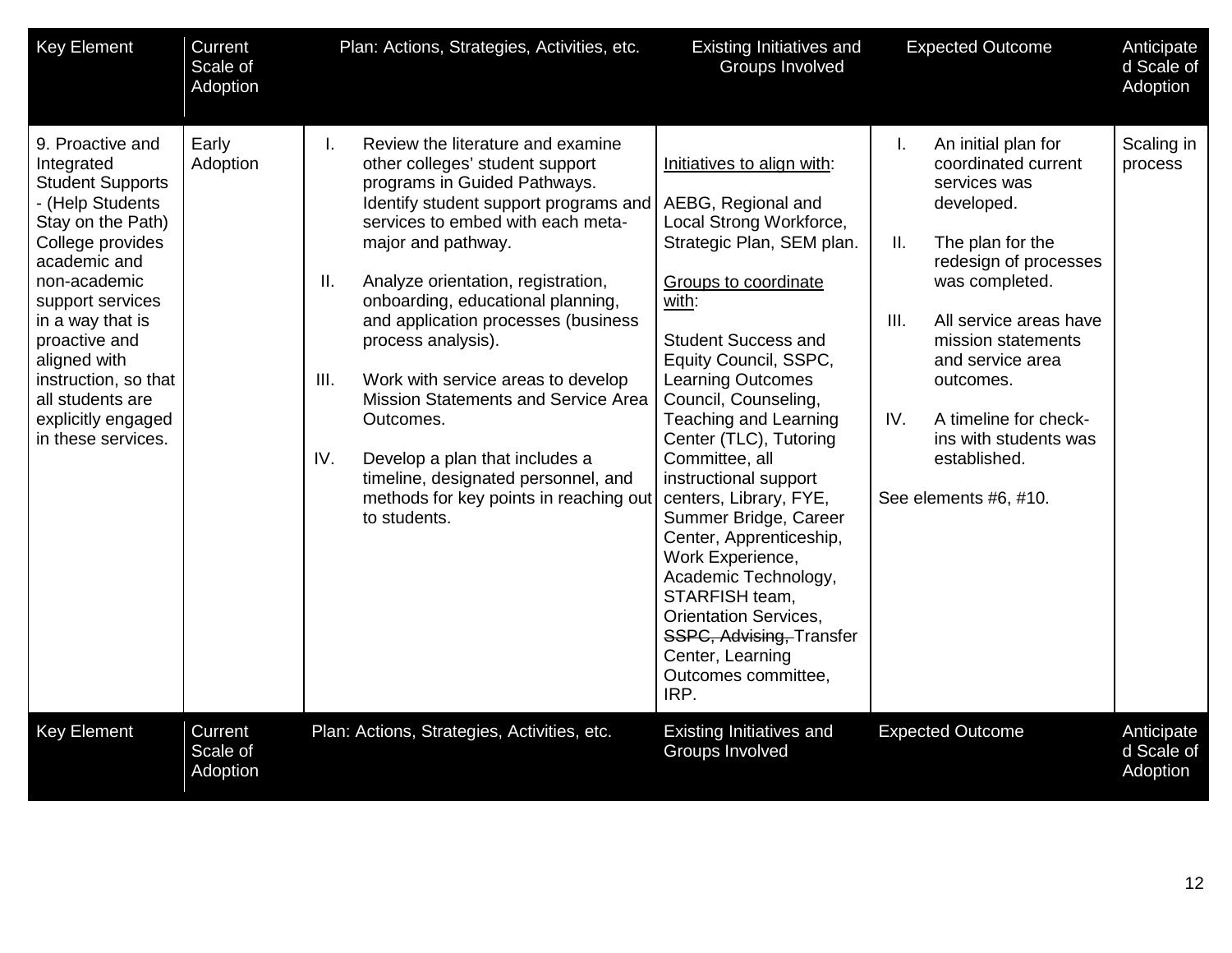| 10. Integrated<br>Technology<br>Infrastructure -<br>(Help Students<br><b>Choose and Enter</b><br>a Pathway; Help<br>Students Stay on<br>the Path)<br>College has the<br>technology<br>infrastructure to<br>provide tools for<br>students as well<br>as instructional,<br>counseling, and<br>student support<br>faculty and staff to<br>support planning,<br>tracking, and<br>outcomes for<br>Guided Pathways. | Early<br>Adoption                      | Conduct a business process<br>I.<br>analysis for better utilization of<br>technology in student services (see<br>element #9).                                                                                                                                                                                                                  | Initiatives to align with:<br>Strategic Plan, SEM plan,<br>SSSP/Equity/BSI.<br>Groups to coordinate<br>with:<br>STARFISH team, the<br><b>Strategic Planning</b><br>Council (SPC),<br>Information Services,<br>TMP Workgroup,<br>Academic Technology,<br>and 3C Media Solutions. | A Business Process<br>I.<br>analysis was<br>completed (gaps were<br>identified, and<br>solutions were<br>recommended to the<br>campus).<br>See element #9.                                                               | Early<br>Adoption.                   |
|---------------------------------------------------------------------------------------------------------------------------------------------------------------------------------------------------------------------------------------------------------------------------------------------------------------------------------------------------------------------------------------------------------------|----------------------------------------|------------------------------------------------------------------------------------------------------------------------------------------------------------------------------------------------------------------------------------------------------------------------------------------------------------------------------------------------|---------------------------------------------------------------------------------------------------------------------------------------------------------------------------------------------------------------------------------------------------------------------------------|--------------------------------------------------------------------------------------------------------------------------------------------------------------------------------------------------------------------------|--------------------------------------|
| Key Element #11                                                                                                                                                                                                                                                                                                                                                                                               | <b>Current</b><br>Scale of<br>Adoption | Plan: Actions, Strategies, Activities, etc.                                                                                                                                                                                                                                                                                                    | <b>Existing Initiatives and</b><br>Groups Involved                                                                                                                                                                                                                              | <b>Expected Outcome</b>                                                                                                                                                                                                  | Anticipate<br>d Scale of<br>Adoption |
| 11. Strategic<br>Professional<br>Development -<br>(Help Students<br>Stay on the Path;<br><b>Ensure Students</b><br>are Learning)<br>Professional<br>Development<br>(PD) is<br>strategically,<br>frequently, and<br>consistently<br>offered for staff,<br>faculty and                                                                                                                                          | Early<br>Adoption                      | Develop and offer PD workshops on:<br>I.<br>A. The Introduction to Guided<br>Pathways.<br>B. Backwards design to map<br>current programs into meta-<br>majors.<br>C. Embedding support services<br>in the classroom.<br>D. Understanding the college's<br>data and how to use the data<br>to implement and assess the<br>Guided Pathways Plan. | Initiatives to align with:<br>Integrated<br>SSSP/Equity/BSI plan,<br>Strategic plan, and SEM<br>plan.<br><b>Groups to coordinate</b><br>with:<br>ASG, Professional<br>Development, Education<br>to Career Network,<br>Councils.                                                 | I.<br>PD workshops were<br>developed and offered<br>face to face and online<br>on:<br>A. The<br>Introduction to<br>Guided<br>Pathways<br><b>B.</b> Backwards<br>design to map<br>current<br>programs into<br>meta-majors | Scaling in<br>Progress               |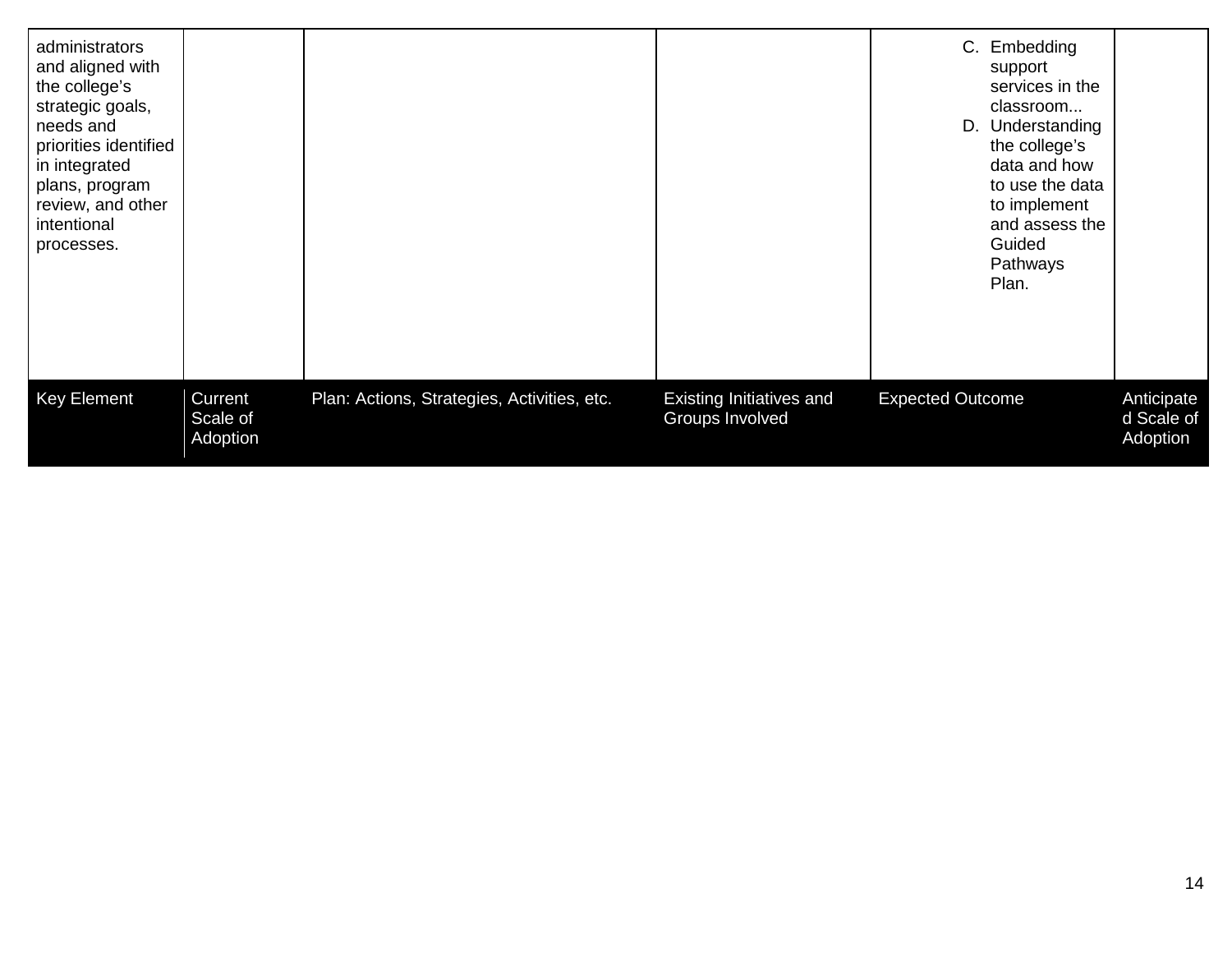| 12. Aligned<br>Learning<br>Outcomes -<br>(Ensure Students<br>are Learning)<br>Learning<br>Outcomes are<br>aligned with the<br>requirements<br>targeted by each<br>program and<br>across all levels<br>(i.e., course,<br>program,<br>institutional) to<br>ensure students'<br>success in<br>subsequent<br>educational,<br>employment, and<br>career goals. | Early<br>Adoption               | L.<br>Ш.<br>III. | Improve SLO process to ensure<br>course and program SLOs and<br>assessment plans are appropriate<br>and measurable.<br>Develop curriculum outcome maps<br>for each program, where<br>appropriate. These maps should<br>include where outcomes are<br>introduced, developed, and<br>mastered.<br>Realign course SLOs with ILOs and<br>GE/ILOs | Initiatives to align with:<br>Groups to coordinate<br>with:<br>The Learning Outcomes<br>Council, SLO<br>Coordinators, SLO<br>Facilitators, IPC, SSPC. | I.<br>II.<br>Ш.<br>#13. | Departments reviewed<br>their SLO's to ensure<br>they are appropriate<br>and measurable.<br>Curriculum<br>(outcomes) maps exist<br>for all programs where<br>appropriate.<br>SLOs were realigned<br>to current ILOs and<br>GE/ILOs.<br>See elements #8, #9 and | Scaling in<br>Progress               |
|-----------------------------------------------------------------------------------------------------------------------------------------------------------------------------------------------------------------------------------------------------------------------------------------------------------------------------------------------------------|---------------------------------|------------------|----------------------------------------------------------------------------------------------------------------------------------------------------------------------------------------------------------------------------------------------------------------------------------------------------------------------------------------------|-------------------------------------------------------------------------------------------------------------------------------------------------------|-------------------------|----------------------------------------------------------------------------------------------------------------------------------------------------------------------------------------------------------------------------------------------------------------|--------------------------------------|
| <b>Key Element</b>                                                                                                                                                                                                                                                                                                                                        | Current<br>Scale of<br>Adoption |                  | Plan: Actions, Strategies, Activities, etc.                                                                                                                                                                                                                                                                                                  | Existing Initiatives and<br>Groups Involved                                                                                                           |                         | <b>Expected Outcome</b>                                                                                                                                                                                                                                        | Anticipate<br>d Scale of<br>Adoption |
| 13. Assessing<br>and Documenting<br>Learning -<br>(Ensure Students<br>are Learning)<br>The college tracks<br>attainment of<br>learning<br>outcomes and<br>that information is<br>easily accessible<br>to students and<br>faculty.                                                                                                                         | Early<br>Adoption               | L.<br>Ш.         | Develop a process to analyze<br>pathway outcomes by sharing data<br>between programs.<br>Develop methods demonstrating the<br>effective use of learning outcomes<br>assessments to facilitate course and<br>program improvements.                                                                                                            | Initiatives to align with:<br>Groups to coordinate<br>with:<br>The Learning Outcomes<br>Council, SLO<br>Coordinators, SLO<br>Facilitators, IPC, SSPC. | I.<br>Ш.                | A procedure for<br>sharing Student<br>Learning Outcome<br>results across<br>programs was<br>developed.<br>Models were<br>developed for training<br>purposes.<br>See element #12                                                                                | Early<br>Adoption                    |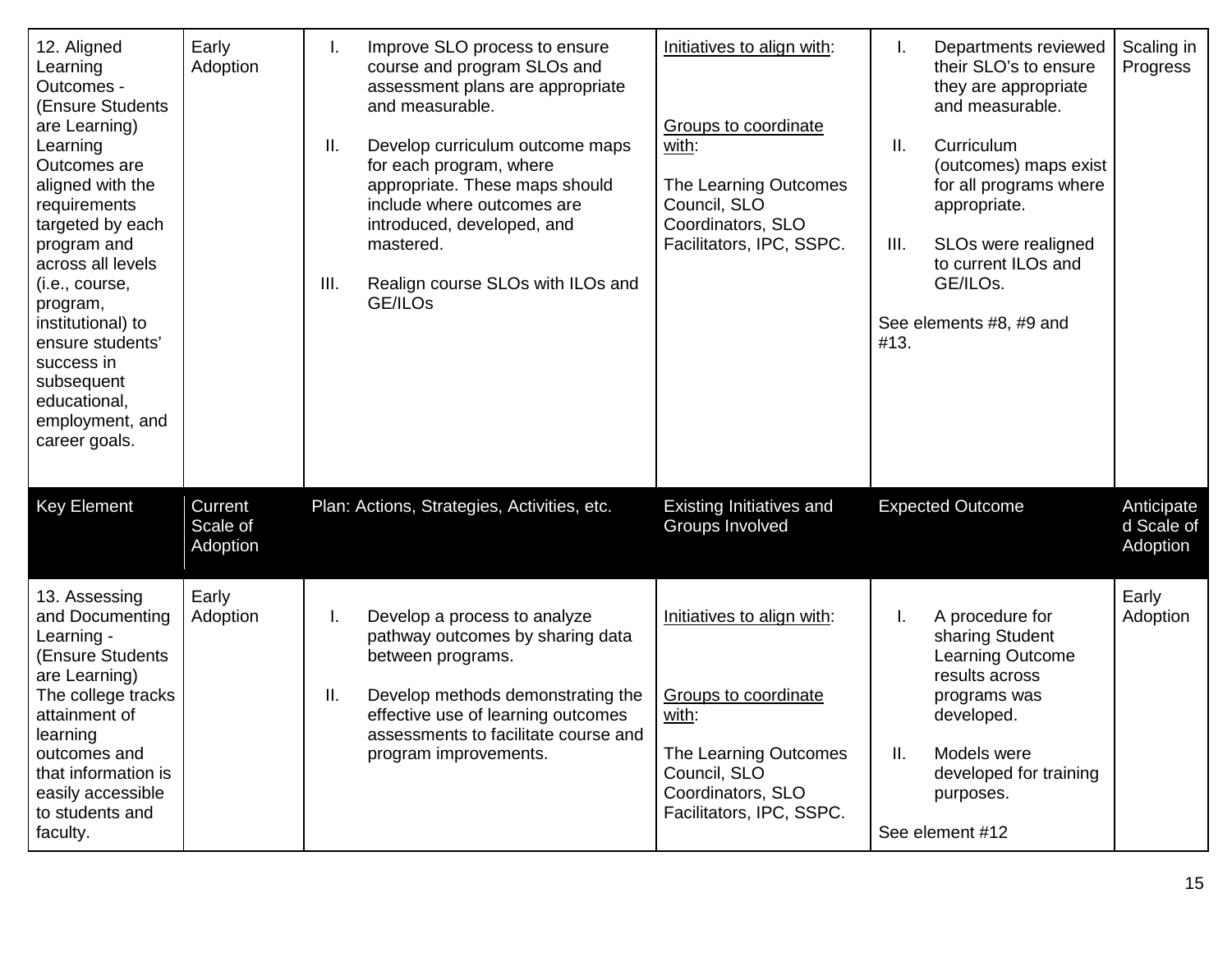| Consistent and<br>ongoing<br>assessment of<br>learning is taking<br>place to assess<br>whether students<br>are mastering<br>learning<br>outcomes and<br>building skills<br>across each<br>program and<br>using results of<br>learning<br>outcomes<br>assessment to<br>improve the<br>effectiveness of<br>instruction in their<br>programs. |                                 |                                                                                                                                                                                                                     |                                                                                                                            |                                                                                                                                                                      |                                      |
|--------------------------------------------------------------------------------------------------------------------------------------------------------------------------------------------------------------------------------------------------------------------------------------------------------------------------------------------|---------------------------------|---------------------------------------------------------------------------------------------------------------------------------------------------------------------------------------------------------------------|----------------------------------------------------------------------------------------------------------------------------|----------------------------------------------------------------------------------------------------------------------------------------------------------------------|--------------------------------------|
| <b>Key Element</b>                                                                                                                                                                                                                                                                                                                         | Current<br>Scale of<br>Adoption | Plan: Actions, Strategies, Activities, etc.                                                                                                                                                                         | Existing Initiatives and<br><b>Groups Involved</b>                                                                         | <b>Expected Outcome</b>                                                                                                                                              | Anticipate<br>d Scale of<br>Adoption |
| 14. Applied<br>Learning<br>Outcomes -<br>(Ensure Students<br>are Learning)<br><b>Students have</b><br>ample opportunity<br>for<br>applied/contextual                                                                                                                                                                                       | Early<br>Adoption               | Conduct an analysis of effective<br>L.<br>practices and services with a focus<br>on organizational structure for<br>experiential learning.<br>ΙΙ.<br>Promote and support experiential<br>learning in the classroom. | Initiatives to align with:<br>AEBG, Strategic plan,<br>SEM plan,<br>SSSP/Equity/BSI plan.<br>Groups to coordinate<br>with: | An analysis of applied<br>I.<br>learning experiences<br>was developed and a<br>recommendation for<br>further work with<br><b>Guided Pathways was</b><br>implemented. | Scaling in<br>Progress               |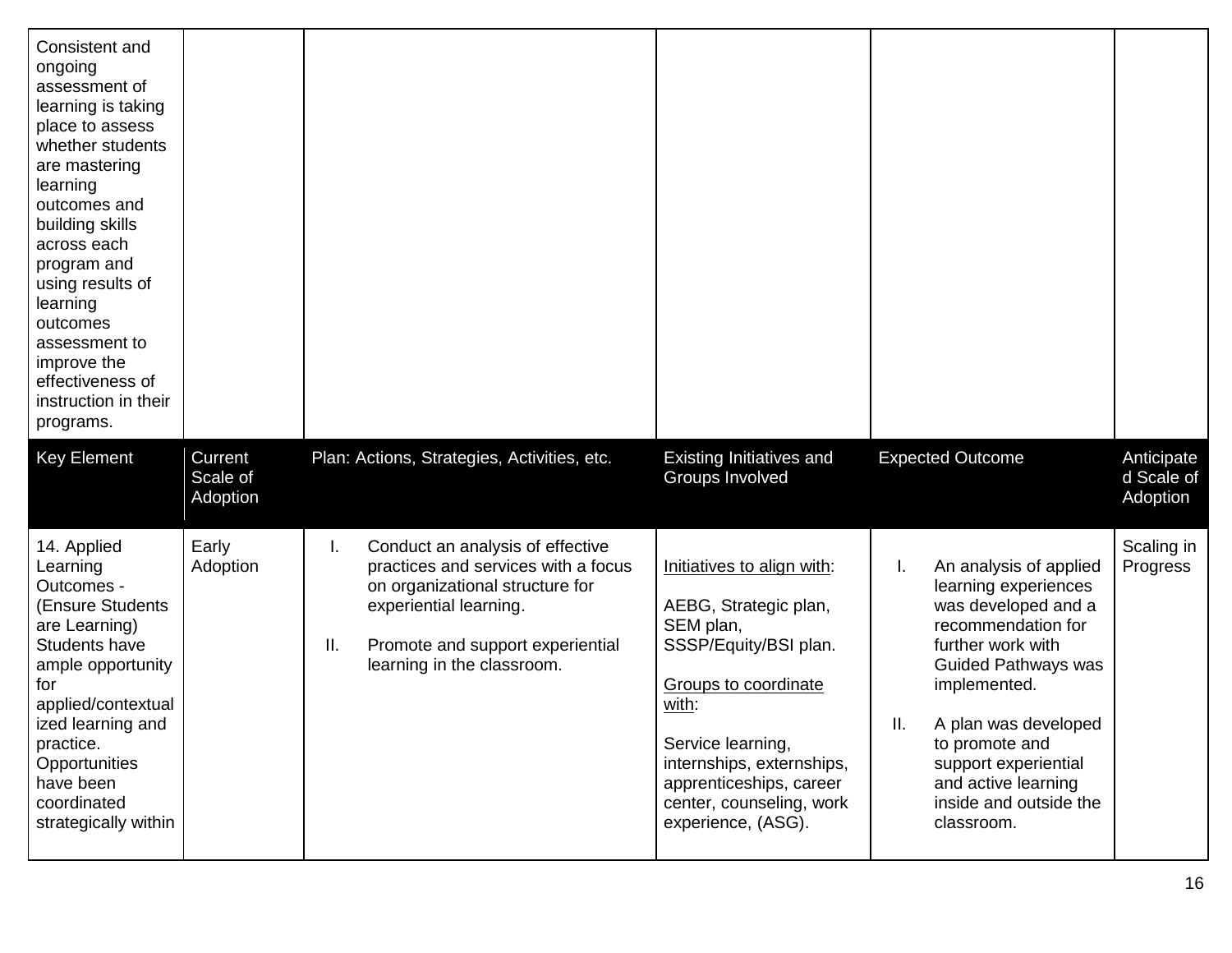| and/or amongst<br>programs. |  | Affairs. | Administrative Services,<br>Facilities, Professional<br>Development, STEM<br>center, ASG Student | IPC, SSPC, Financial and   See elements #6 and #8 |  |
|-----------------------------|--|----------|--------------------------------------------------------------------------------------------------|---------------------------------------------------|--|
|-----------------------------|--|----------|--------------------------------------------------------------------------------------------------|---------------------------------------------------|--|

## <span id="page-16-0"></span>CCC GP Guided Pathways Allocations

#### **Please estimate the anticipated percentage of the CCC GP allocation to be used for the various activities and expenses.**

The 2017-18 State Budget authorized \$150 million in one-time funds for the implementation of Guided Pathways. \$135 million of those funds are to be allocated to colleges. The \$135 million allocation is based on 35% total FTES, 45% total number of Pell grants awarded, and 20% equal distribution. The total allocation will be spread out over five years as follows: 25% in year 1; 30% in year 2; 25% in year 3; 10% in year 4; and 10% in year 5. Although the amount may change, here is the estimation for Palomar College:

| Total 5 year allocation: | Year One $(4/18)$ | Year Two $(4/19)$ | Year Three (4/20) | Year Four (4/21) | Year Five (4/22) |
|--------------------------|-------------------|-------------------|-------------------|------------------|------------------|
| \$1,516,425              | \$379,106         | \$454,928         | \$379,106         | \$151,643        | \$151,643        |

| Palomar College Phase One Allocation is \$379,106                                         |                      |                           |
|-------------------------------------------------------------------------------------------|----------------------|---------------------------|
| <b>Sample Categories</b>                                                                  | <b>Anticipated %</b> | <b>Anticipated amount</b> |
| <b>Personnel or Release Time</b>                                                          |                      |                           |
| <b>Student Participation</b>                                                              | 3%                   | 11,373                    |
| <b>Consultant for Business Process Analysis</b>                                           | 11%                  | 40,000                    |
| 1.0 FTEF Reassignment Backfill                                                            | 11%                  | 40,000                    |
| <b>Professional Development</b>                                                           |                      |                           |
| Prepare and Offer workshops and cover travel for Guided Pathways Professional Development | 28%                  | 108,104                   |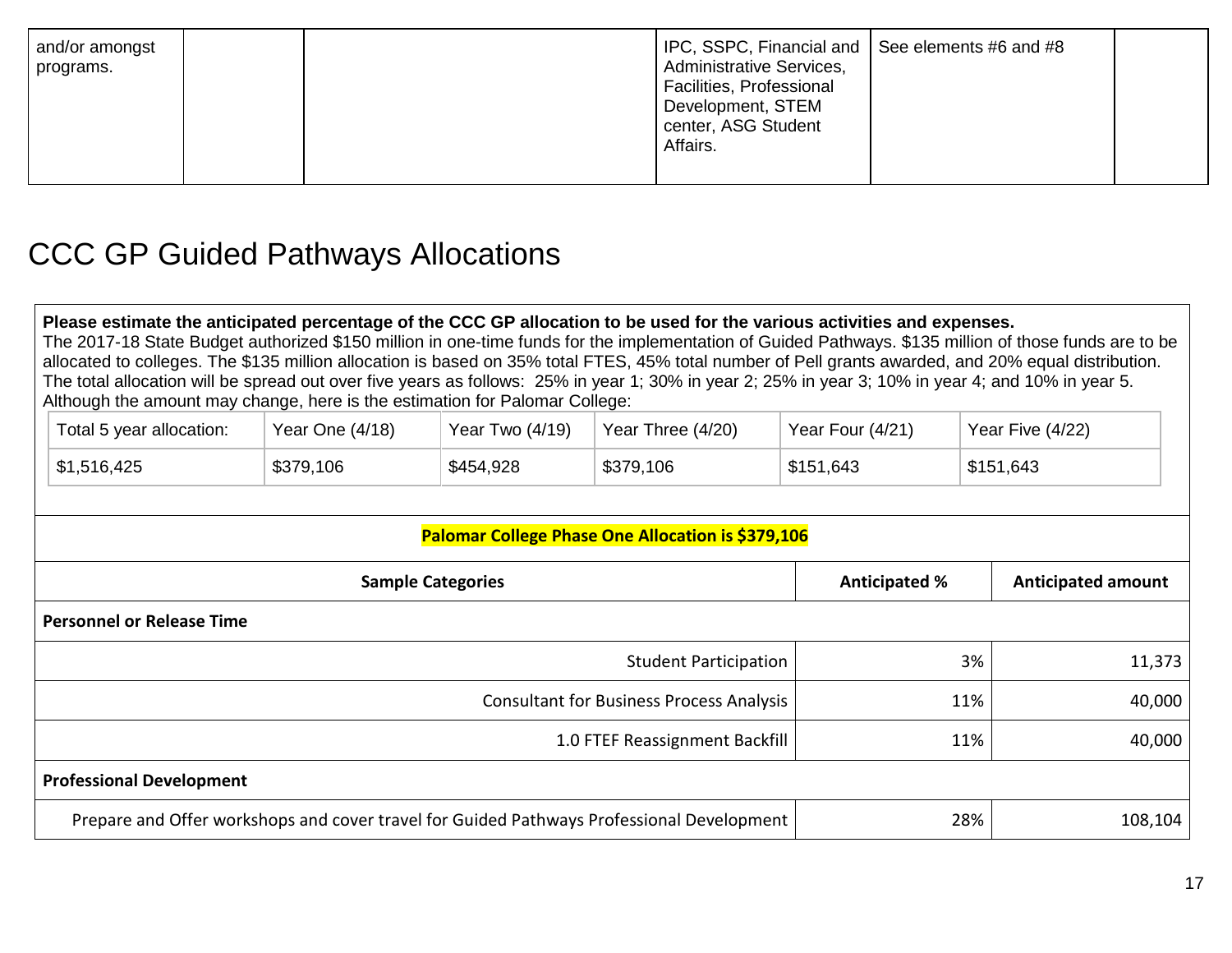| <b>Plan Implementation</b>                |      |               |
|-------------------------------------------|------|---------------|
| Funding to execute various aspects of the |      |               |
| plan                                      | 16%  | 60,000        |
| Software                                  |      |               |
| <b>AD ASTRA</b>                           | 26%  | 100,674       |
|                                           |      |               |
|                                           |      |               |
| Other                                     |      |               |
| Marketing and Communications Materials    | 5%   | 18,955        |
|                                           |      |               |
|                                           |      |               |
|                                           |      |               |
| <b>TOTAL</b>                              | 100% | $=$ \$379,106 |

### <span id="page-17-0"></span>HS Grades for Assessment/Placement

#### **Required per EC Section 88922 (c)**

Briefly describe the college's efforts on the following issue:

| The inclusion of high<br>school grades into the<br>assessment/placement<br>process | The College has implemented multiple measures models for placing students into math, English, and reading courses. These<br>models incorporate student academic performance information from high school, including GPA and grades in specific courses,<br>to derive a course placement recommendation. Statewide research has shown placing students into courses using multiple<br>measures results in more accurate placement than when placing them using a test alone. Multiple measures placement also<br>decreases equity gaps in placement and completions. The Office of Institutional Research and Planning (IRandP) is examining the<br>impact of the college's multiple measures models on student placement levels and course success rates. |
|------------------------------------------------------------------------------------|-----------------------------------------------------------------------------------------------------------------------------------------------------------------------------------------------------------------------------------------------------------------------------------------------------------------------------------------------------------------------------------------------------------------------------------------------------------------------------------------------------------------------------------------------------------------------------------------------------------------------------------------------------------------------------------------------------------------------------------------------------------|
|------------------------------------------------------------------------------------|-----------------------------------------------------------------------------------------------------------------------------------------------------------------------------------------------------------------------------------------------------------------------------------------------------------------------------------------------------------------------------------------------------------------------------------------------------------------------------------------------------------------------------------------------------------------------------------------------------------------------------------------------------------------------------------------------------------------------------------------------------------|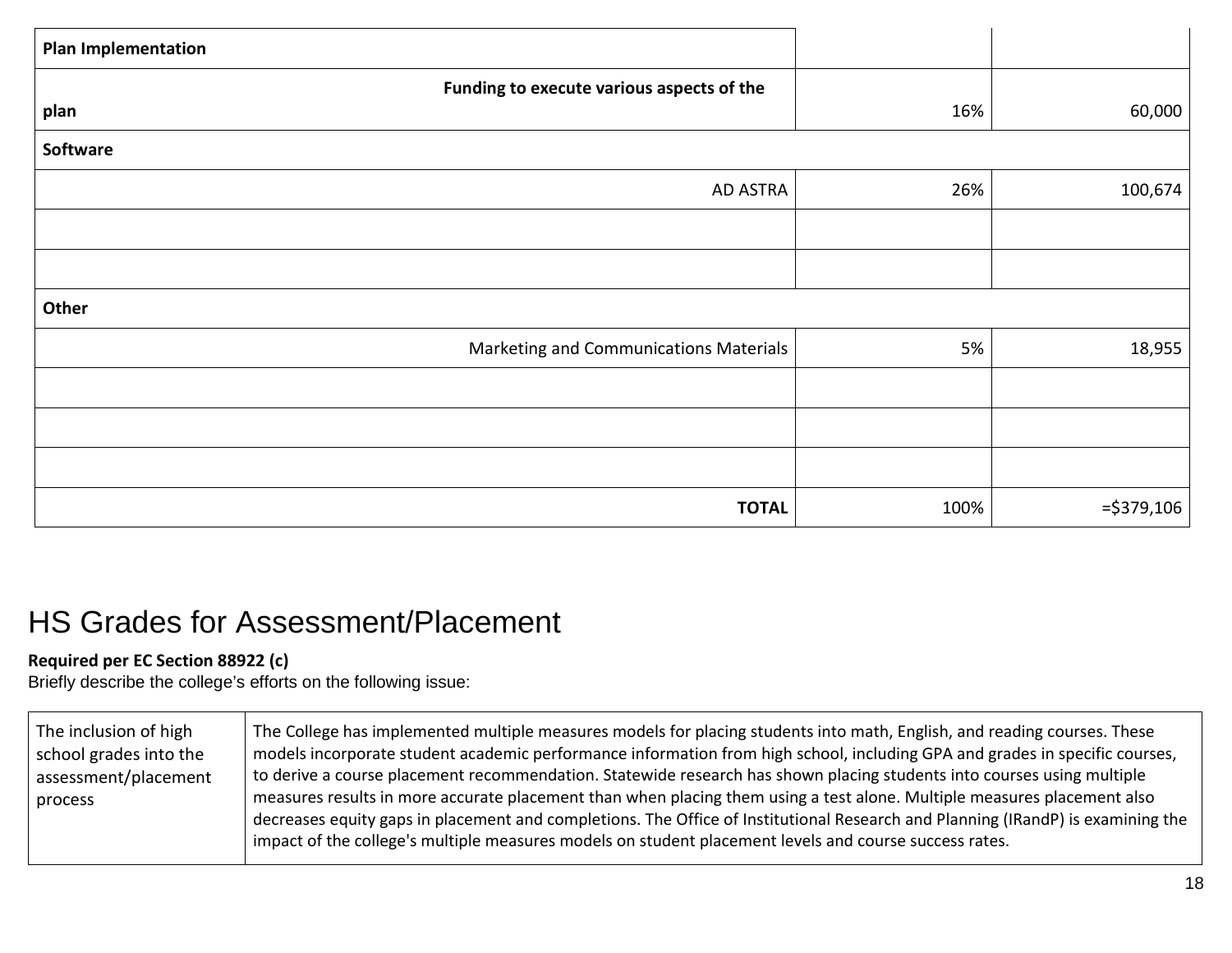### <span id="page-18-0"></span>Support Needed from Chancellor's Office

Based on the college's planning and self-assessment dialogue and activity, what support could the Chancellor's Office provide to expand or support the next steps (optional question):

We would like to receive early or regular feedback from the Chancellor's office to see if we are on the right track. In addition, contact information from colleges who have made progress on various elements would be very beneficial. In addition, we would like to request access to more information about MyPath and how it might assist in overall goals.